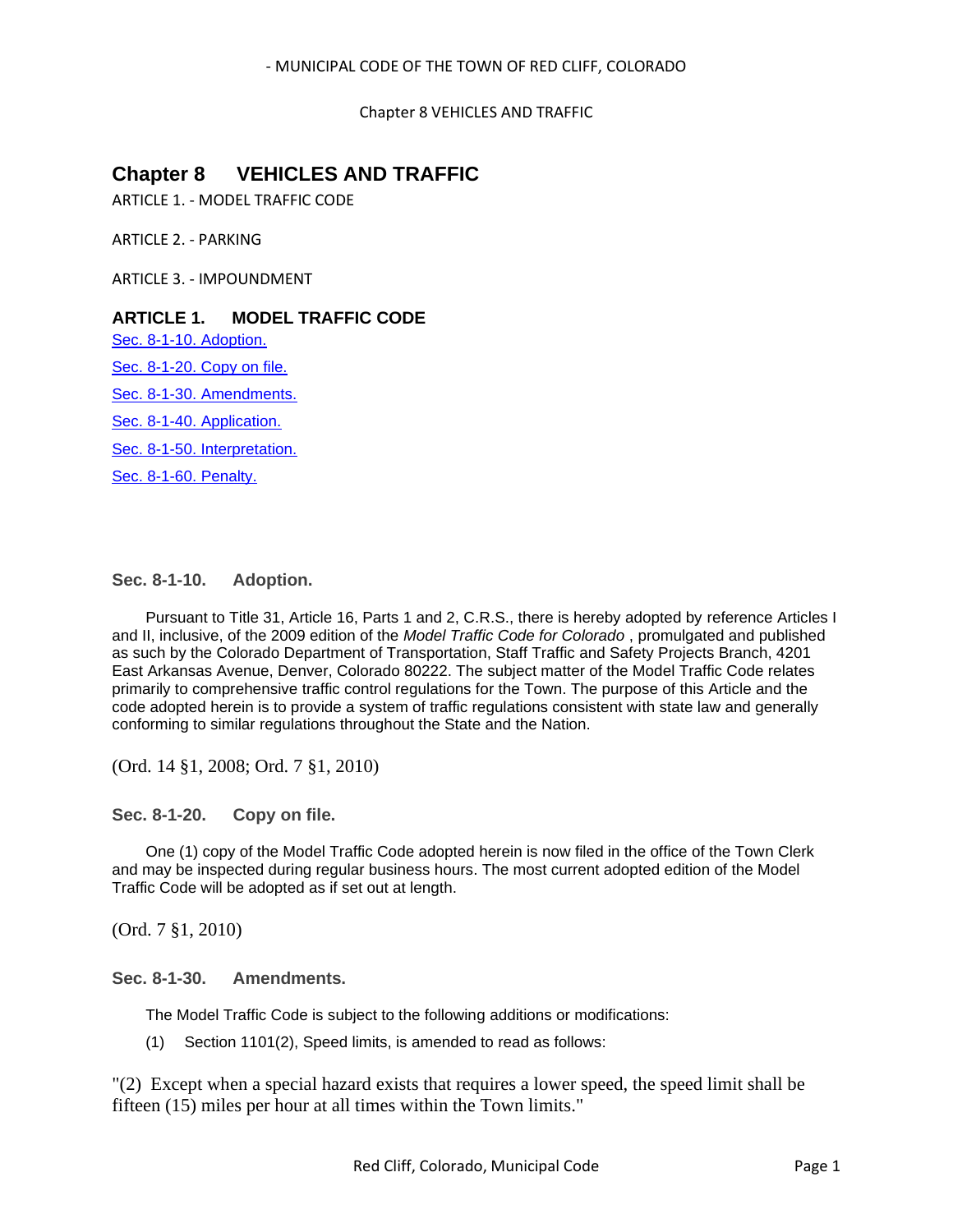# Chapter 8 VEHICLES AND TRAFFIC

(2) The amendments and modifications of Eagle County and the Eagle County Sheriff's Department are hereby incorporated into the code as adopted.

(Ord. 14 §1, 2008; Ord. 7 §1, 2010)

<span id="page-1-0"></span>**Sec. 8-1-40. Application.**

This Article shall apply to every street, alley, sidewalk, driveway, park and every other public way, place or parking area, either within or outside the corporate limits of the Town, the use of which the Town has jurisdiction and authority to relate. The provisions of Sections 1401, 1402 and 1413 of the adopted Model Traffic Code, respectively concerning reckless driving, careless driving and eluding officers, shall apply not only to public places and ways but also throughout the Town.

(Ord. 7 §1, 2010)

# <span id="page-1-1"></span>**Sec. 8-1-50. Interpretation.**

This Article shall be so interpreted and construed as to effectuate its general purpose to conform to the State's uniform system for the regulation of vehicles and traffic. Article and section headings of this Article and the adopted code shall not be deemed to govern, limit, modify or in any manner affect the scope, meaning or extent of the provisions of any article or section thereof.

(Ord. 7 §1, 2010)

# <span id="page-1-2"></span>**Sec. 8-1-60. Penalty.**

Any person convicted of any of the provisions of this Chapter shall be punished by a fine of not more than one thousand dollars (\$1,000.00), provided that each separate act in violation of the provisions of this Chapter, or each and every day or portion thereof during which any separate act in violation of this Chapter is committed, continued or permitted shall be deemed as a separate offense.

(Ord. 1 §A, 1997; Ord. 7 §1, 2010)

# **ARTICLE 2. PARKING**

[Sec. 8-2-10. Parking to obstruct traffic.](#page-2-0)

[Sec. 8-2-20. Compliance required.](#page-2-1)

[Sec. 8-2-30. Bus stops.](#page-2-2)

[Sec. 8-2-40. General parking limitations.](#page-2-3)

[Sec. 8-2-50. Specified parking restrictions.](#page-3-0)

[Sec. 8-2-60. Snow removal and road maintenance.](#page-3-1)

[Sec. 8-2-65. Time limits.](#page-3-2)

[Sec. 8-2-70. Violation; penalty.](#page-3-3)

[Sec. 8-2-80. Enforcement.](#page-4-0)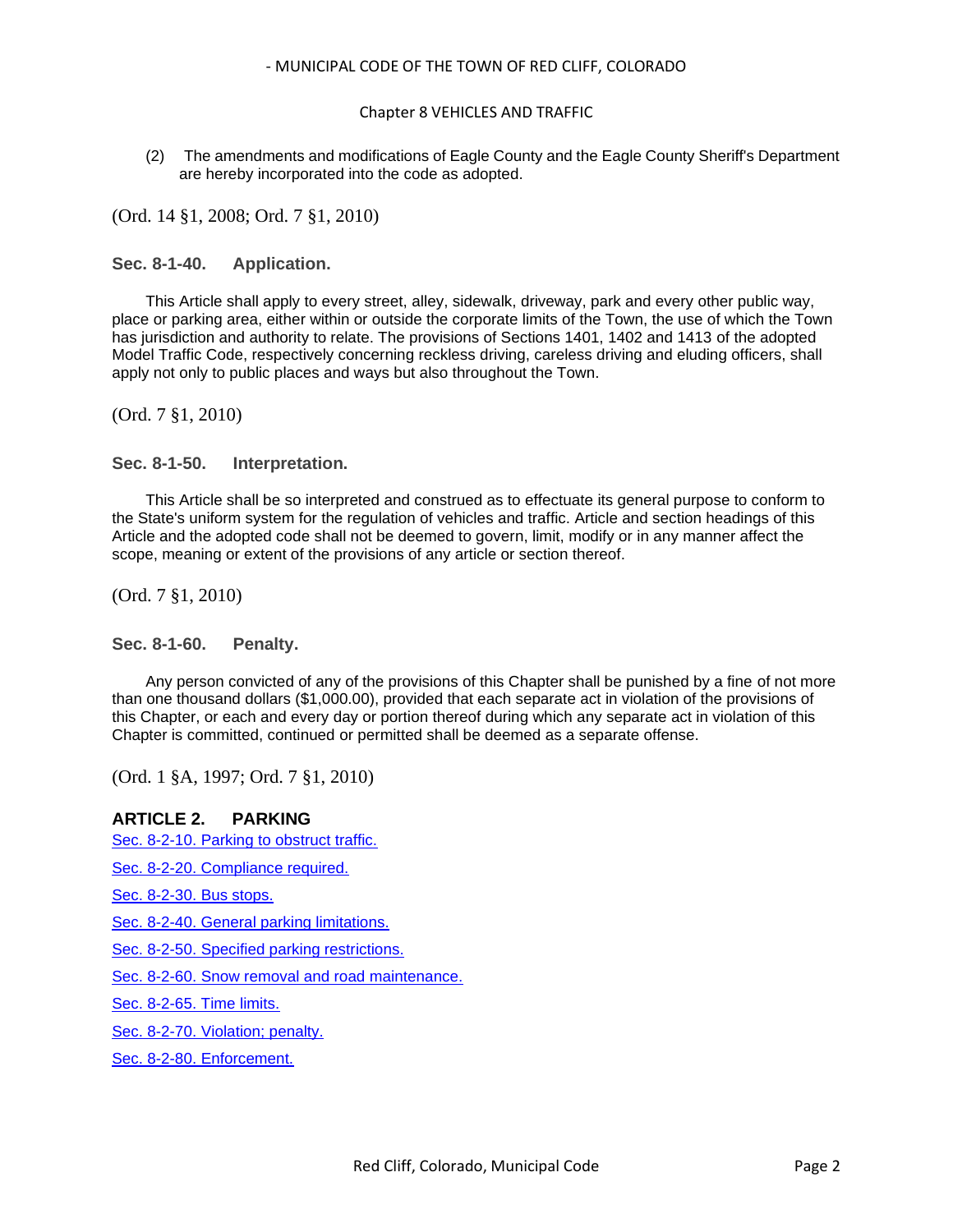# Chapter 8 VEHICLES AND TRAFFIC

# <span id="page-2-0"></span>**Sec. 8-2-10. Parking to obstruct traffic.**

No person shall park any vehicle upon a street or any other place within the Town in such a manner or under such conditions as to interfere with the free movement of vehicular traffic or proper street or highway maintenance.

(Ord. 89-3; Ord. 7 §1, 2010)

# <span id="page-2-1"></span>**Sec. 8-2-20. Compliance required.**

On any street or at any place within this municipality including, without limitation, within municipally owned or operated parking lots, where official signs are posted giving notice of stopping, standing or parking restrictions or prohibitions, no person shall stop, stand or park a vehicle in any manner in violation of the provisions contained on such signs except when necessary to avoid conflict with other traffic, or in compliance with the directions of a police officer or a person authorized by the Board of Trustees or official traffic-control device.

(Ord. 89-3; Ord. 7 §1, 2010)

#### <span id="page-2-2"></span>**Sec. 8-2-30. Bus stops.**

Buses or other vehicles carrying the public shall be permitted to stop and engage and discharge passengers only at points designated by the Board of Trustees.

(Ord. 89-3; Ord. 7 §1, 2010)

#### <span id="page-2-3"></span>**Sec. 8-2-40. General parking limitations.**

The following are general parking limitations within the Town:

- (1) There shall be no on-street parking of trailers or utility vehicles of any type, including but not limited to snowmobile trailers, construction trailers, snowmobiles and all-terrain vehicles.
- (2) There shall be no on-street parking of any vehicles that do not have current vehicular registrations.
- (3) There shall be no parking on Town property, including the Town playground, public alleys and Town-owned property.
- (4) Double parking is not allowed.
- (5) Parking is only permitted on the travel direction of traffic.
- (6) Parking on sidewalks is not allowed.

(Ord. 14 §2, 2008; Ord. 7 §1, 2010)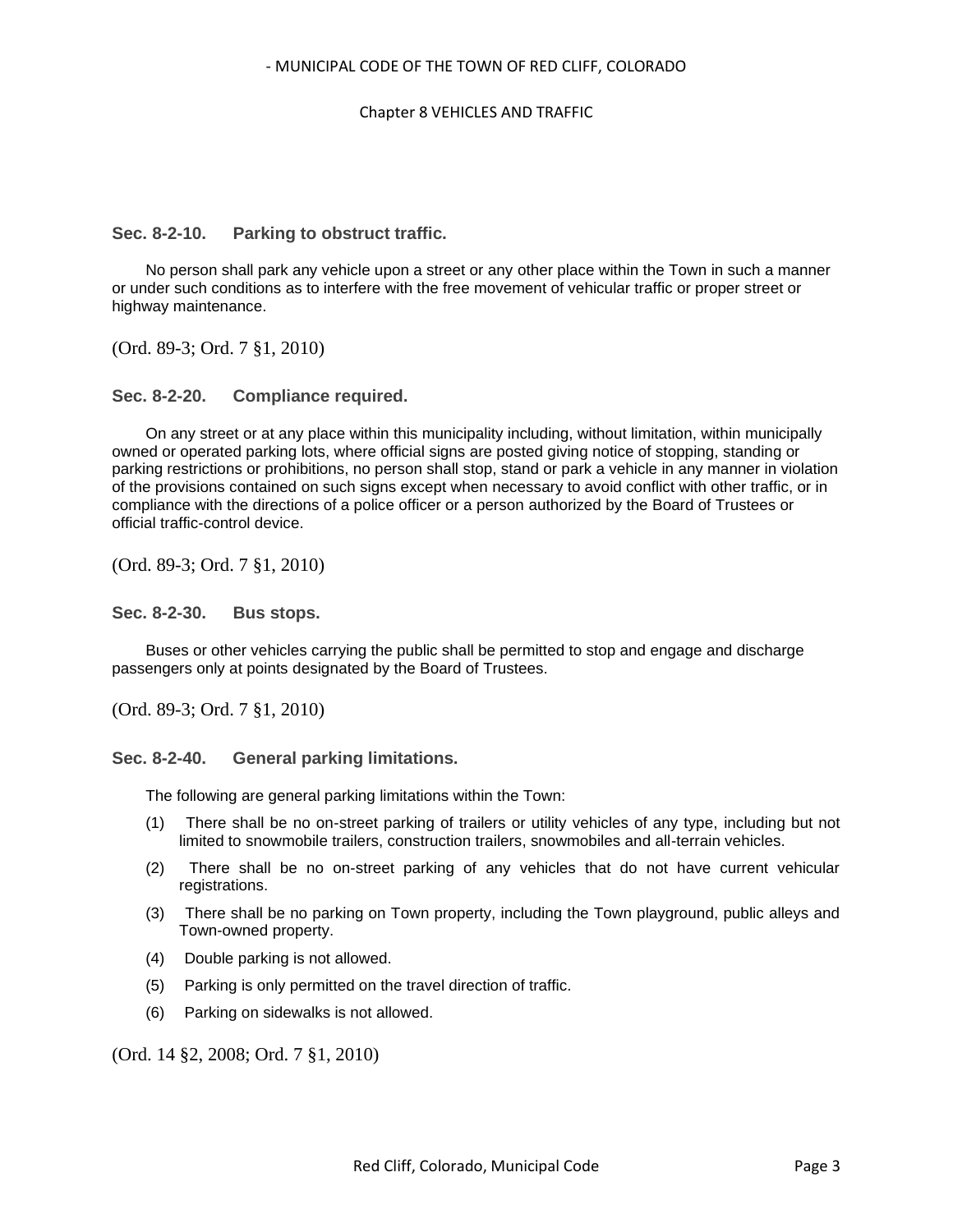#### Chapter 8 VEHICLES AND TRAFFIC

# <span id="page-3-0"></span>**Sec. 8-2-50. Specified parking restrictions.**

The following are parking restrictions within specified Town streets and rights-of-way:

- (1) Water Street: Parking is only permitted within the 500 block of Water Street on private property.
- (2) Turkey Creek Road and High Street: No on-street parking is permitted.

(Ord. 14 §3, 2008; Ord. 7 §1, 2010)

<span id="page-3-1"></span>**Sec. 8-2-60. Snow removal and road maintenance.**

The Town will periodically post signs temporarily prohibiting parking in designated locations for the purposes of allowing the Town to remove snow from Town streets or perform road maintenance. It shall be a violation of this Article for any person to stop or park a vehicle in any manner in contravention of any posted sign temporarily prohibiting parking in designated locations for the purposes of allowing the Town to remove snow from Town streets or perform road maintenance.

(Ord. 14 §4, 2008; Ord. 7 §1, 2010; Ord. 2 §1, 2015; Ord. 1 §2, 2017)

<span id="page-3-2"></span>**Sec. 8-2-65. Time limits.**

It shall be a violation of this Article for any person to leave any vehicle parked on a Town street for more than seventy-two (72) consecutive hours.

(Ord. 5 §1, 2015)

<span id="page-3-3"></span>**Sec. 8-2-70. Violation; penalty.**

- (a) Whenever any motor vehicle without a driver is found parked or stopped in violation of any of the restrictions imposed by Article 1 or 2 of this Chapter, the officer or other designee authorized to enforce the provisions of said Articles shall take the vehicle's registration number and any other information displayed on the vehicle which may identify its user or owner and shall conspicuously affix to such vehicle a parking citation. Said parking citation shall include the following information:
	- (1) The name and address of the owner of the vehicle if known by the officer or designee at the time of issuance of the citation;
	- (2) The vehicle's license plate number;
	- (3) The nature of the offense, including a reference to the Code Section violation;
	- (4) The approximate location of the vehicle at the time of the violation;
	- (5) The amount of the penalty prescribed for the cited offense;
	- (6) The time period within which the penalty must be paid, how payment of said penalty shall be made, and the consequences of failing to make said payment;
	- (7) A statement that paying the penalty set forth in the parking citation constitutes an admission of liability for the violation;
	- (8) The date and time the citation was issued; and
	- (9) The name of the person issuing the citation.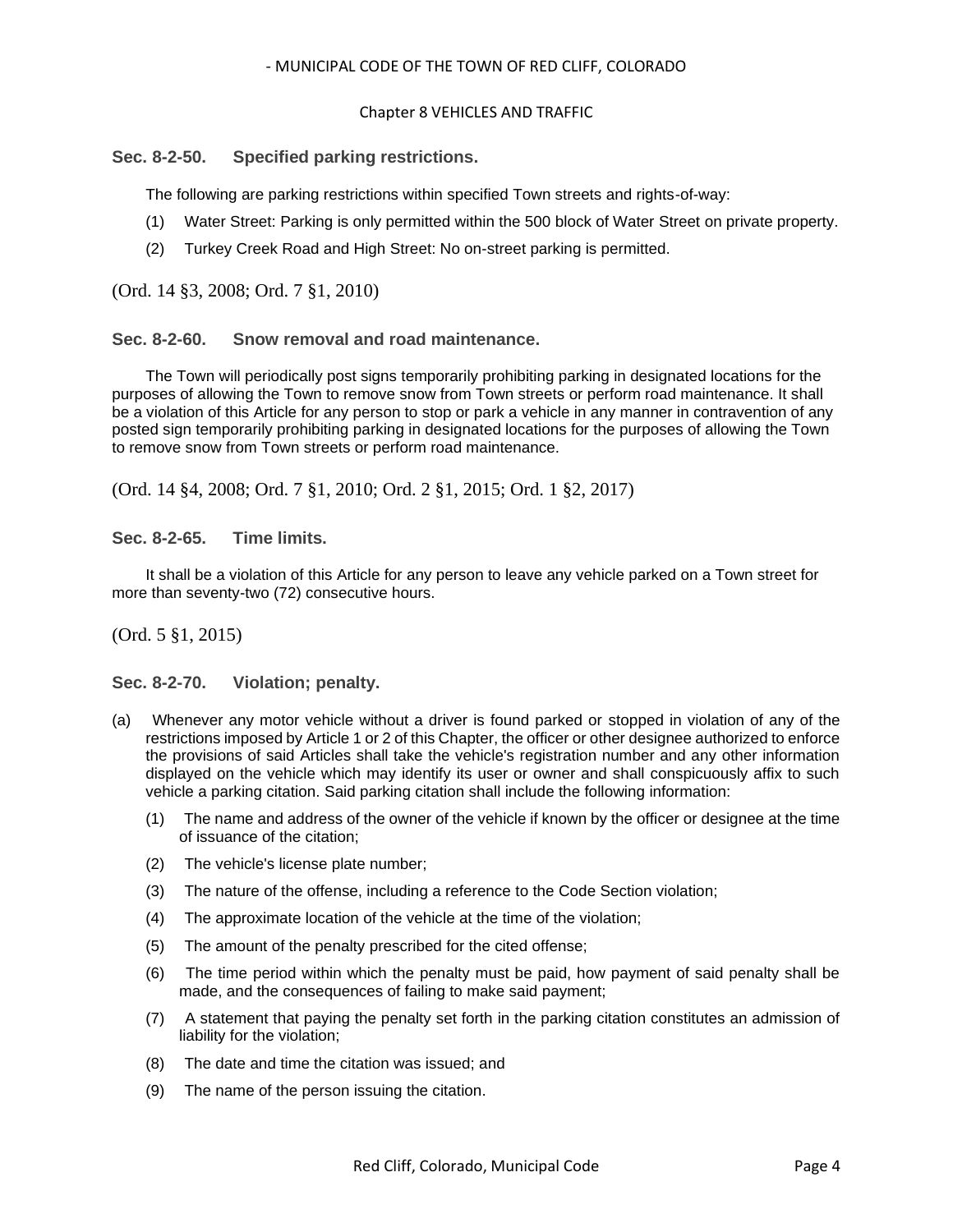#### Chapter 8 VEHICLES AND TRAFFIC

- (b) Any person receiving a parking citation described in Subsection (a), above, shall pay the assigned penalty within thirty (30) days of the date of the citation or contact the Municipal Court Clerk within said time to contest the parking citation.
- (c) If a parking citation is not paid within thirty (30) days of the issuance of said citation, the Municipal Court Clerk, Town Clerk, or person who issued the citation shall mail a notice to the registered owner of the vehicle, setting forth the nature of the parking violation, the time and place where it occurred, directing the payment of the penalty assessment and any additional penalties within thirty (30) days of the date of the notice, and the time, place, and location where such person shall appear in court in the event the penalty is not paid as provided in the notice.
- (d) Any person who is convicted of, who admits liability for, or against whom a judgment is entered for a violation of this Article 2 shall be fined in the amount of fifty dollars (\$50.00). Payment of said fine shall constitute an admission of liability for the violation.
- (e) The amount of the fine set forth in (a) shall automatically increase by fifty dollars (\$50.00) if not paid within thirty (30) days of the date of issuance of a parking ticket or citation.
- (f) A violation of the provisions of this Article 2 shall be deemed a noncriminal traffic offense.
- (g) The provisions of this Section shall apply to any violation of Article 2 of Chapter 8 that occur within the Town and shall supersede any penalty provisions for parking violations set forth in the Model Traffic Code.

(Ord. 89-3; Ord. 7 §1, 2010; Ord. 5 §2, 2015; Ord. 1 §2, 2017)

#### <span id="page-4-0"></span>**Sec. 8-2-80. Enforcement.**

The Eagle County Sheriff's Department and any authorized designee are hereby authorized to do all things necessary on behalf of the Town to effect the terms and conditions of the regulations imposed herein and as authorized by the registered electors of the Town.

(Ord. 14 §5, 2008; Ord. 7 §1, 2010)

# **ARTICLE 3. IMPOUNDMENT**

[Sec. 8-3-10. Impoundment authorized.](#page-5-0)

[Sec. 8-3-20. Impoundment notice.](#page-5-1)

[Sec. 8-3-30. Impoundment notice to State.](#page-6-0)

[Sec. 8-3-40. Disposal.](#page-6-1)

[Sec. 8-3-50. Sale.](#page-7-0)

[Sec. 8-3-60. Proceeds of sale.](#page-7-1)

[Sec. 8-3-70. Sale to Town.](#page-7-2)

[Sec. 8-3-80. No right of redemption.](#page-8-0)

[Sec. 8-3-90. Violation; penalty and costs.](#page-8-1)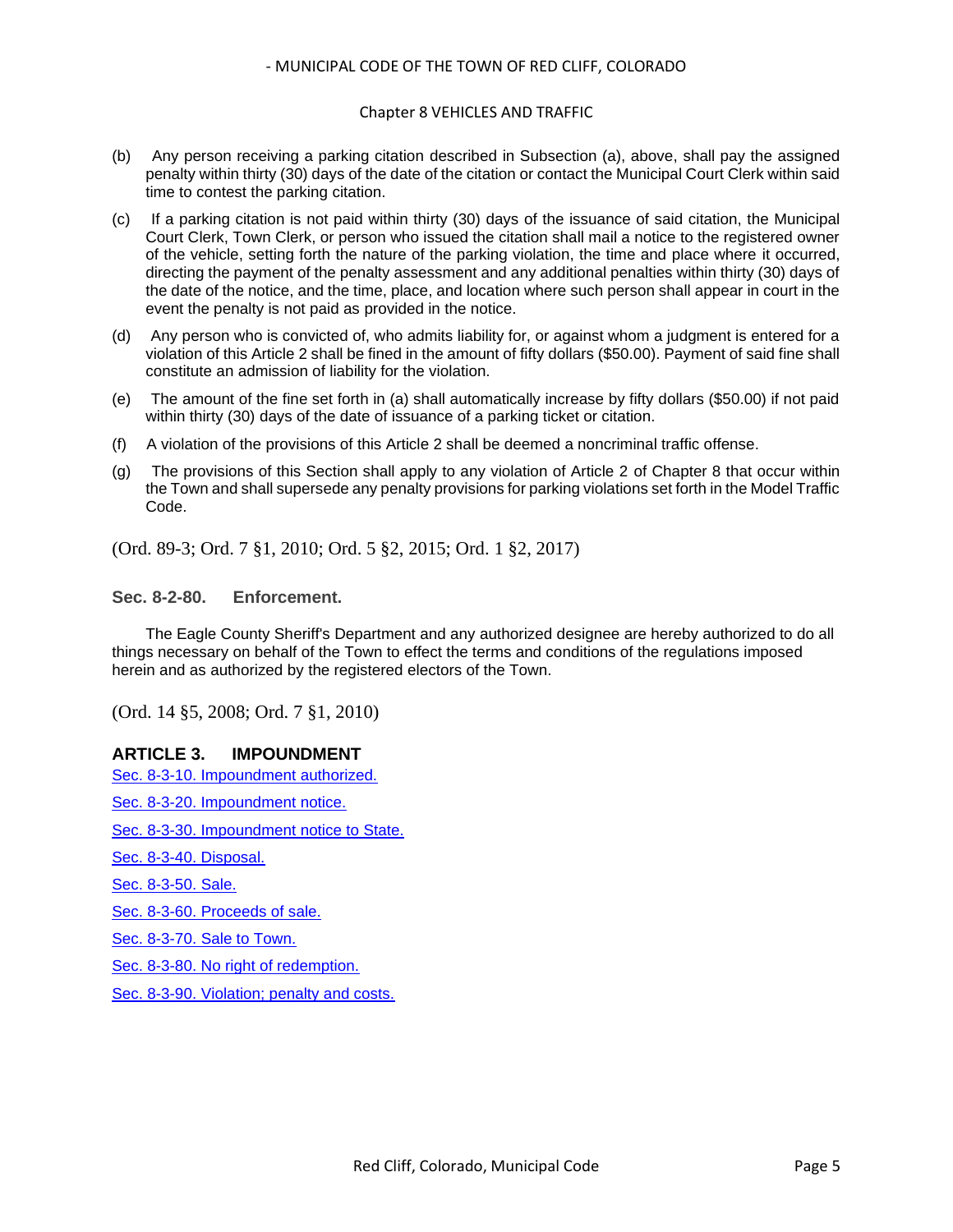#### Chapter 8 VEHICLES AND TRAFFIC

# <span id="page-5-0"></span>**Sec. 8-3-10. Impoundment authorized.**

Whenever any police officer or person authorized by the Board of Trustees ("authorized designee") finds a vehicle, attended or unattended, standing upon any portion of a street or upon any place within the Town in such a manner as to constitute a violation of any section of this Chapter, or left unattended for a period of seventy-two (72) hours or more and presumed to be abandoned under the conditions prescribed by Section 42-4-1802, C.R.S., the officer or authorized designee shall require the vehicle to be removed or cause it to be removed and placed in storage in the garage or other place of safety designated or maintained by the Town, and the charges for towing and storage of such vehicle shall be charged to the owner of the vehicle in addition to an administration fee, the charges for which shall set by resolution of the Board of Trustees.

(Ord. 89-3; Ord. 7 §1, 2010; Ord. 1 §2, 2017)

# <span id="page-5-1"></span>**Sec. 8-3-20. Impoundment notice.**

- (a) Whenever a police officer or authorized designee removes a vehicle and causes it to be impounded as authorized by law, said officer or authorized designee shall send written notice to the registered owner of the towed vehicle, any person who holds a lien against the vehicle, and any other person who claims an interest in said vehicle, provided that the Town has actual knowledge of said person's claim and his or her address. Said notice shall include the following information:
	- (1) An explanation of the circumstances of the tow, including the reason for the tow, the location from which the vehicle was towed, and the place to which the vehicle was towed;
	- (2) That each person receiving the notice has the opportunity to request a post-seizure hearing, in writing, within ten (10) days of the postmark date of the notice;
	- (3) That the vehicle will be released upon satisfactory proof of ownership or entitlement to possession and payment of all towing, storage and administration fees;
	- (4) That the vehicle may be sold if not claimed within thirty (30) days; and
	- (5) The name, address, and phone number of the person to contact to recover the vehicle.

Said notice shall be sent within three (3) days of the tow if the necessary name and address information is known or ascertained within that time or, if it is not, then within ten (10) days of receiving such information from the state Department of Revenue pursuant to Section 8-3-30.

- (b) As to any vehicle impounded pursuant to this Chapter by or at the request of a police officer or authorized designee, a person who is legally entitled to possess the vehicle has right to a post-seizure administrative hearing to determine whether there was probable cause to impound the vehicle. If such person files a written demand with the Town within ten (10) days of the mailing date of the notice described in Subsection (a), above, the Town will schedule a post-seizure hearing. Said hearing shall be conducted before the Board of Trustees or a hearing officer designated by the Board within fortyeight (48) hours of receipt of a written demand therefor from the person seeking the hearing, unless such person waives the right to a speedy hearing. Saturdays, Sundays, and holidays are to be excluded from the calculation of the forty-eight-hour period. The Board of Trustees or hearing officer shall be someone other than the person who directed the impounding and storage of the vehicle. The sole question before the hearing Board of Trustees or hearing officer shall be whether there was probable cause to impound the vehicle in question. "Probable cause to impound" shall mean such a state of facts as would lead a person of ordinary care and prudence to believe that there was sufficient breach of local, state or federal law to grant legal authority for the removal of the vehicle.
- (c) The Board of Trustees or hearing officer shall conduct the hearing in an informal manner and shall not be bound by technical rules of evidence. The person demanding the hearing shall carry the burden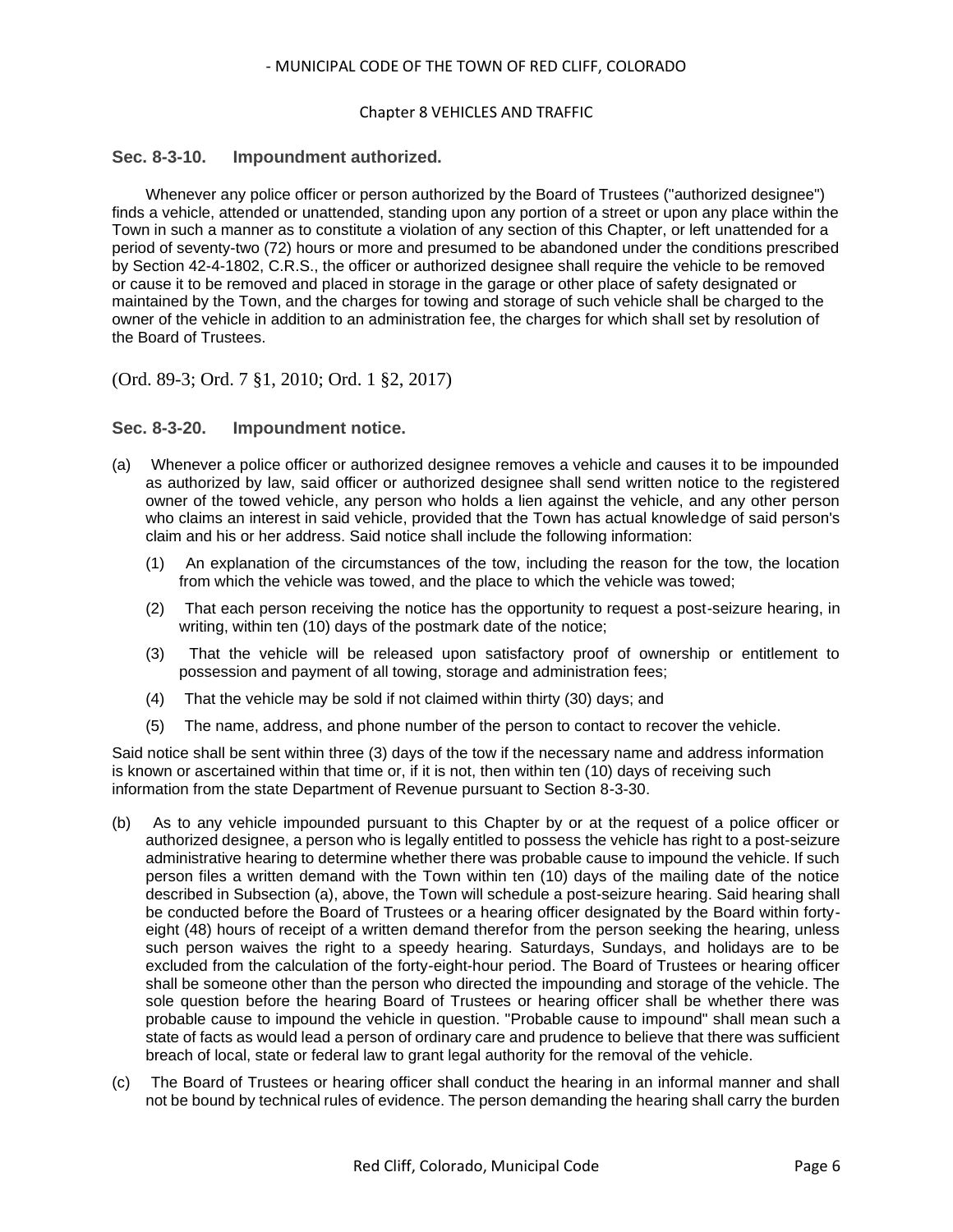#### Chapter 8 VEHICLES AND TRAFFIC

of establishing that such person has the right to possession of the vehicle. The Police Department or authorized designee shall have the burden of establishing that there was probable cause to impound the vehicle in question. At the conclusion of the hearing, the Board of Trustees or hearing officer shall prepare a written decision. A copy of such decision shall be provided to the person demanding the hearing and the registered owner of the vehicle (if different). The decision of the Board of Trustees or hearing officer in no way affects any criminal proceeding in connection with the impounding question or any criminal charges involved in such proceeding which may only be challenged in the appropriate court. The decision of the Board of Trustees or hearing officer is final. Failure of the registered or legal owner or his or her agent to request or attend a scheduled post-seizure hearing shall be deemed a waiver of the right to such hearing.

(d) The Board of Trustees or hearing officer shall only determine that, as to the vehicle in issue, either: (1) there was probable cause to impound the vehicle; or (2) there was no such probable cause. In the event that the Board of Trustees or hearing officer determines that there was no probable cause, the Board of Trustees or hearing officer shall prepare and date a certificate of no probable cause, copies of which shall be given to the possessor of the vehicle and the Police Department. Upon receipt of the possessor's copy of such certificate, the official authorized garage or impound lot having custody of the vehicle shall release the vehicle to its possessor. Upon the finding of no probable cause, towing and storage fees shall be paid by the Town in accordance with the arrangements made between the Town and the authorized garage or impound lot. If the possessor fails to present such certificate to the impound lot having custody of the vehicle within twenty-four (24) hours of its receipt, excluding such days when the impound lot is not open for business, the possessor shall assume liability for all subsequent storage charges. Such certificate shall advise the possessor of such requirement.

(Ord. 89-3; Ord. 7 §1, 2010; Ord. 1 §2, 2017)

# <span id="page-6-0"></span>**Sec. 8-3-30. Impoundment notice to State.**

Whenever an officer or authorized designee removes a vehicle from a public way and does not know or is not able to ascertain the name of the owner and/or lienholder thereof, or for any other reason is unable to give the notice to the owner as provided in Section 8-3-20 above, and in the event the vehicle is not returned to the owner within a period of three (3) days, the Town shall immediately send or cause to be sent a written report of the removal by mail to the State Department of Revenue whose duty it is to register motor vehicles. The notice shall include a complete description of the vehicle, the date, time and place of removal, the reason for the removal, the name and location of the garage or other place where the vehicle is stored, and a request that the Department provide ownership and lienholder information for said vehicle to the Town.

(Ord. 89-3; Ord. 7 §1, 2010; Ord. 1 §2, 2017)

# <span id="page-6-1"></span>**Sec. 8-3-40. Disposal.**

- (a) Whenever, pursuant to the terms of this Chapter, a vehicle has been impounded by the Town for a period of thirty (30) days and no claim of ownership or the right to possession thereof has been made, or when a claim has been made but not established to the satisfaction of the Town, and no suit or action to determine the claim has been instituted, the Town may dispose of the vehicle in the manner set out in Subsection (b) below.
- (b) The Town shall cause written notice to be given to all persons known by the Town to claim an interest in the vehicle. The notice shall be given by delivery in person, or by certified mail, addressed to the last know address of the business or residence of the person to be notified. The notice shall contain the following: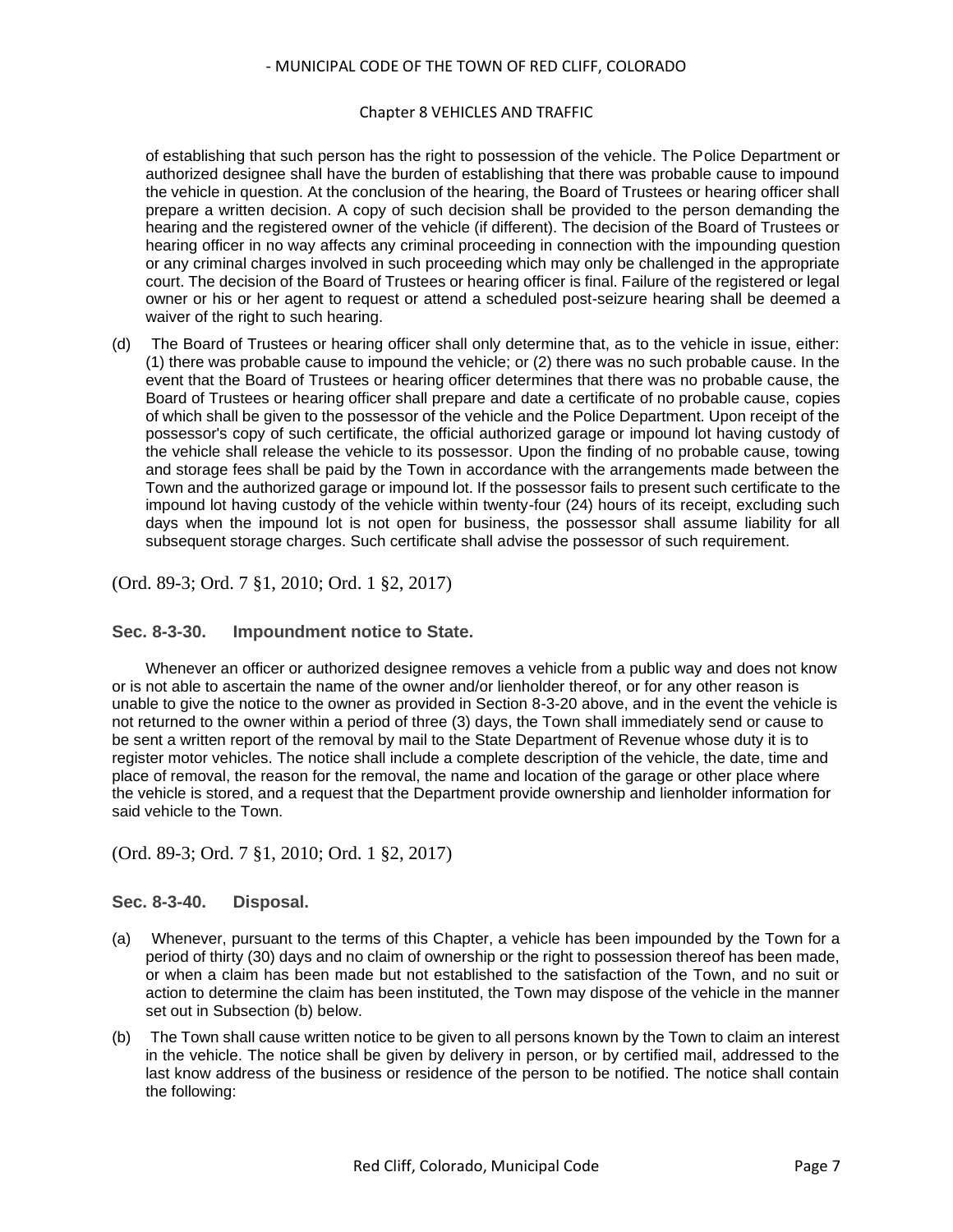#### Chapter 8 VEHICLES AND TRAFFIC

- (1) An itemized statement of the amount due to the Town for the removal of and storage of the vehicle, showing the amount due at the time of the notice;
- (2) A description of the vehicle; and
- (3) A demand that the amount due the Town, as stated in the notice and such further claims as shall accrue, shall be paid and the right to possession of the vehicle be established to the satisfaction of the Town on or before a date mentioned, being not less than ten (10) days from the delivery of the notice if it is personally delivered, or from the date of certified mailing of the letter, and statement that unless the amount due the Town is paid and the right to possession of the vehicle is established to the satisfaction of the Town within the time specified, the vehicle will be sold.

(Ord. 89-3; Ord. 7 §1, 2010)

#### <span id="page-7-0"></span>**Sec. 8-3-50. Sale.**

In accordance with the terms of the notice provided for in Section 8-3-40 above, a sale of the vehicle may be held to satisfy the claim of the Town for the storage and removal of the vehicle and to discharge the Town from further responsibility in connection with the vehicle and from any duty to further retain or store the vehicle. The sale shall be held at the place where the vehicle is stored or impounded, or at the closest suitable place determined by the Town.

(Ord. 89-3; Ord. 7 §1, 2010)

<span id="page-7-1"></span>**Sec. 8-3-60. Proceeds of sale.**

- (a) From the proceeds of the sale provided for in Section 8-3-50 above, the Town shall satisfy the claim of the Town for the charges for removal and storage of the vehicle and for the reasonable charges or expenses for the sale. The balance, if any, of the proceeds shall be paid into the treasury of the Town and appropriated to the General Fund.
- (b) No claim for refund shall be made by any person entitled to it unless the claim is made within one (1) year from the date of any sale resulting in the payment of any such proceeds into the treasury. A claim for refund shall be made to the Board of Trustees, which shall make a thorough examination of the claim. The failure on the part of any person to request the initiation of a refund to him or her within one (1) year from the date of sale shall be conclusive of the fact that he or she has no meritorious claim for the refund within the set period of one (1) year from the date of sale, and he or she shall not thereafter commence any action, suit or proceeding whatsoever to obtain the refund. The Town shall be under no liability to him or her whatsoever by reason of the sale for the payment of any part of the proceeds of the sale or the entire proceeds of the sale in the treasury of the Town.

(Ord. 89-3; Ord. 7 §1, 2010)

<span id="page-7-2"></span>**Sec. 8-3-70. Sale to Town.**

When any vehicle is offered for sale pursuant to the terms of this Chapter and there is no bid or offered bid for the vehicle, the Town shall declare the vehicle to be sold to the Town for the amount of the charges for the removal and storage of the vehicle and shall place the vehicle in the custody of such department of the Town for use as the Board of Trustees may determine, for the sole benefit and use of the Town.

(Ord. 89-3; Ord. 7 §1, 2010)